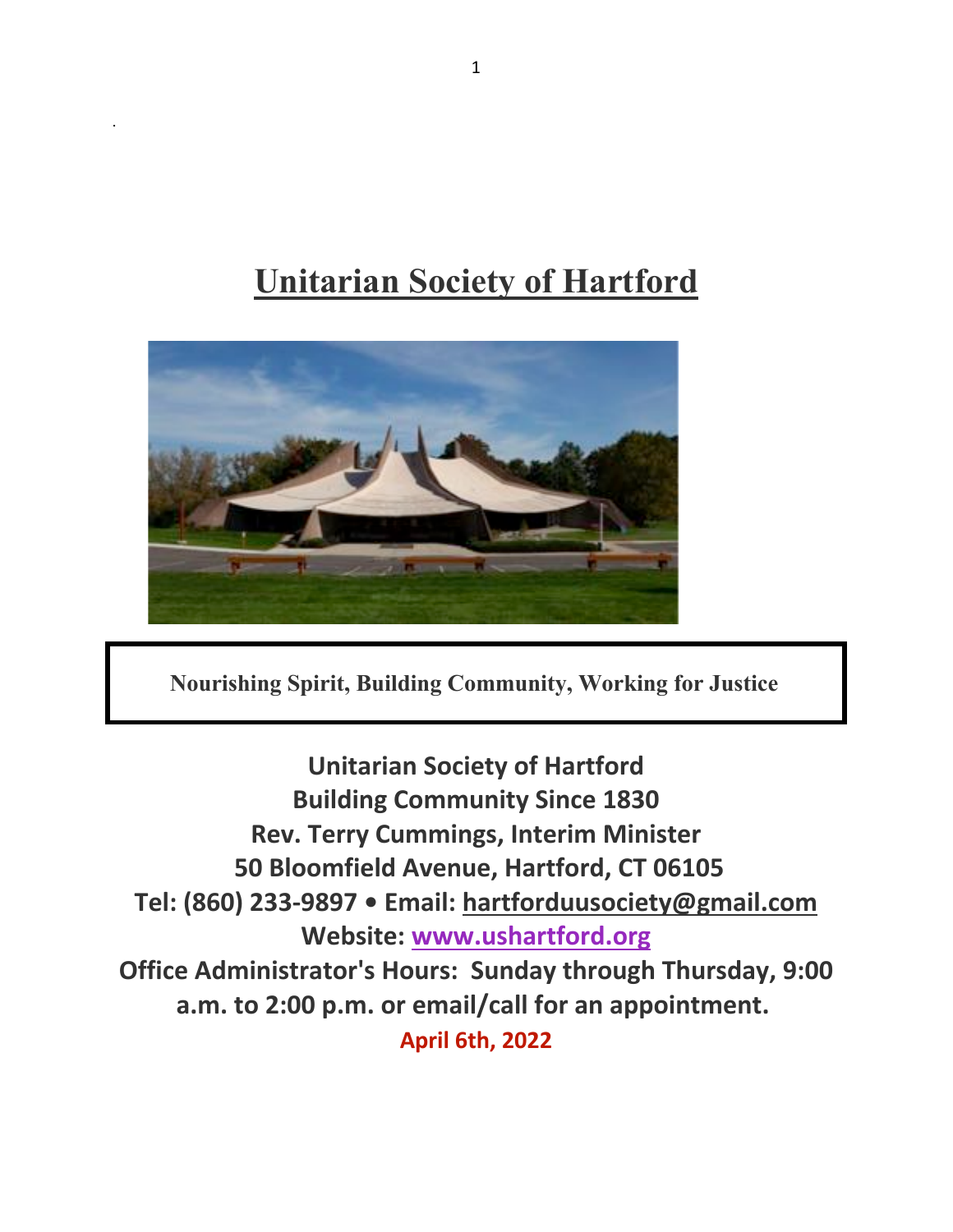

## **April 10, 2022, 10:30 a.m.**

## **"A Spiritual Sampler"**

"*Mama Always Said, Life Was Like A Box Of Chocolates. You Never Know What You're Gonna Get.*" **~**Forrest Gump

> **Sue Smolski, Pulpit guest Margaret Leicach, Worship Associate Annie Witzler, Interim Religious Education Associate Sam Moffett , Director of Music Ministries Buffie, Zoom & Coffee Hour Hostess Fred Louis, Usher(s) Deb Meny, Greeter(s) Helen David, Welcome Table Chancel Art created by Martha Bradley**

**Join us in ZOOM HERE.**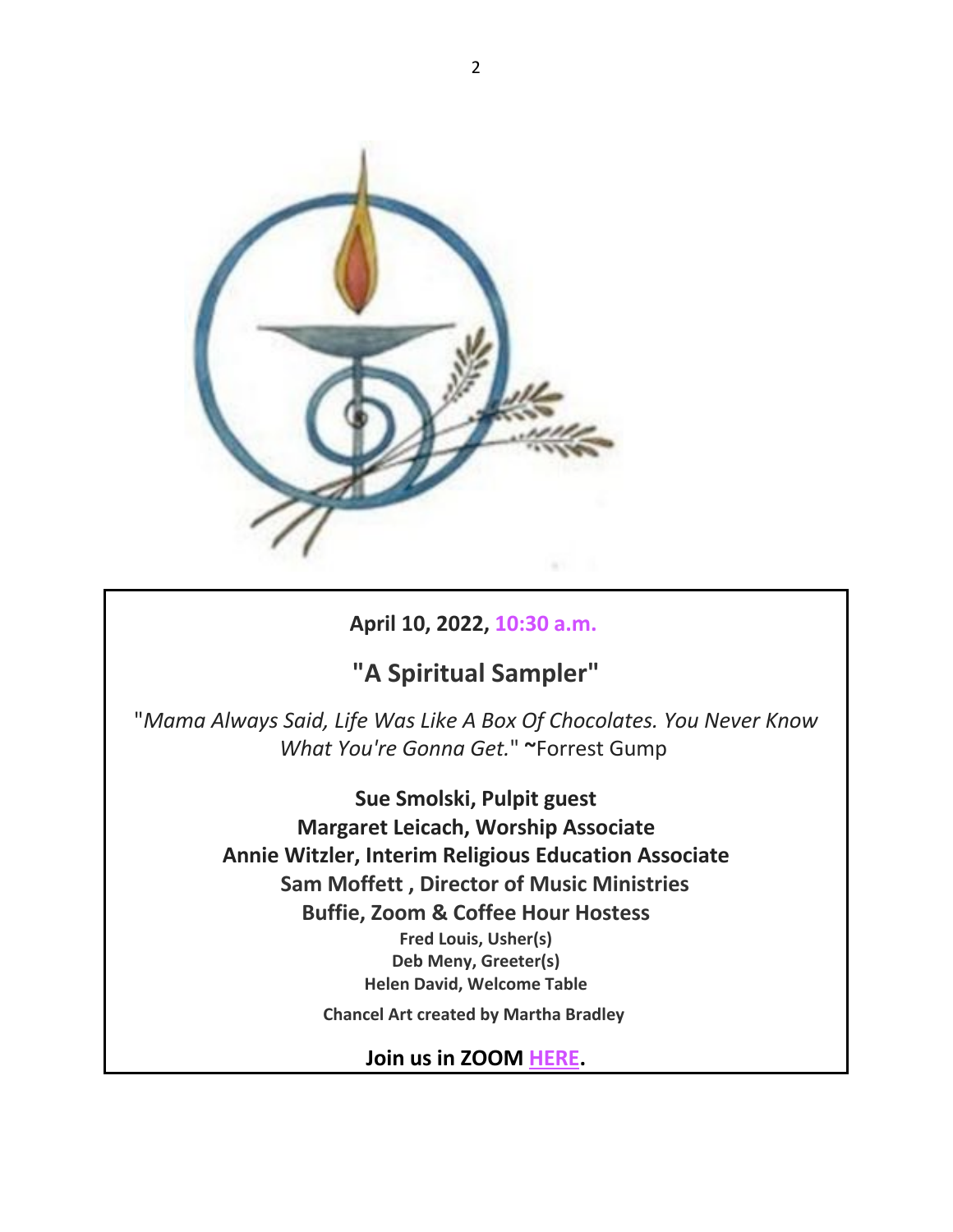## **See Order of Service HERE. Closed captions are available. Meeting ID: 931 0388 7934 Passcode: 128493**

**11:30 a.m. – Fellowship Time will be immediately following services both in person and in ZOOM**

## **You can also watch the Sunday service**

**at https://vimeo.com/unitariansocietyhartford or on the USH Facebook page.**

## Matters of the Heart

On Sundays we will make space for sharing "Matters of the Heart" with one another (often referred to as "Joys and Sorrows" in other congregations). We would love to hear about recent births of new family members, or share your sorrow at a recent bereavement, and lift up any meaningful life passages or events that you would like to share with others.

This is how Matters of the Heart will be shared:

• Online participants: On-line- Send to MattersoftheheartUSH@gmail.com by 9am Sunday.

• If you are attending the service in person, index cards and pencils will be provided at the entrance to the sanctuary for you to write down the Matter of the Heart you wish to share. Place your completed card in the basket.

**Please remember this is not a time for general announcements.**

## *A Message from the USH Board of Directors*

As discussed during Sunday's service and in last week's e-News, Rev. Terry is currently on paid administrative leave while the Board investigates a confidential personnel matter. Please rest assured that the Board, working together with other leaders, members and volunteers in the church, has put together a plan for the next several weeks which includes Sunday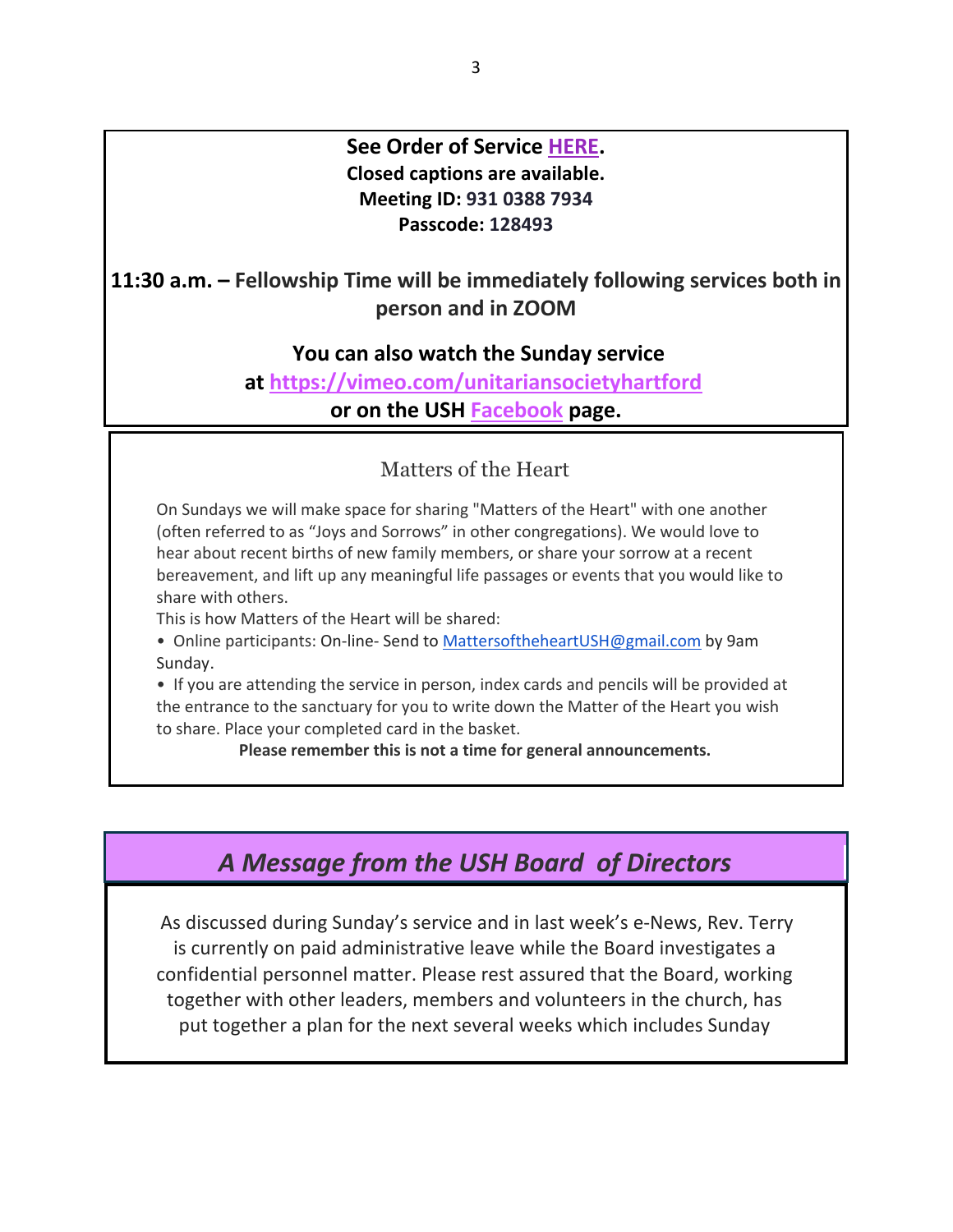services, Religious Education, Pastoral Care, and Staff support and supervision.

There is so much exciting activity happening at USH, as we move past the pandemic and gather together to support each other and celebrate our endurance over the past two years.

Think about what talents you have to offer; USH thrives on your energy and action. We have two open Board positions for next year. Please consider nominating yourself or someone else by contacting Martha Bradley, who is the Chair of our Nominating Committee. We look forward to addressing you at our Annual Congregation Meeting on May 22, 2022 and want to be sure we have a full slate of Board members for you to consider.

## *Stewardship*

#### *A Personal Plea From Joe Rubin, Stewardship Chair*

Our pledge drive was scheduled to end on 3/31. Thanks to all have who have pledged so far, and special thanks to the many of you who were able to increase your pledges. If you haven't received an acknowledgement yet, you will, and if you have any questions or concerns about that, email me at joerubin@snet.net. If you haven't yet pledged, please do it **now**. You can email me, mail your pledge to USH, use the "Giving Online" tab on our website, or leave me a voicemail.

Some of you may be holding off because of concern about the status of our minister. Since I'm not on the Board, I don't know anything more that what I've read and heard from our President, Rob Spector, on behalf of the Board. I understand that many of us are concerned, confused, and also frustrated about the need to maintain confidentiality, for now at least. I want to say this: **Our USH community**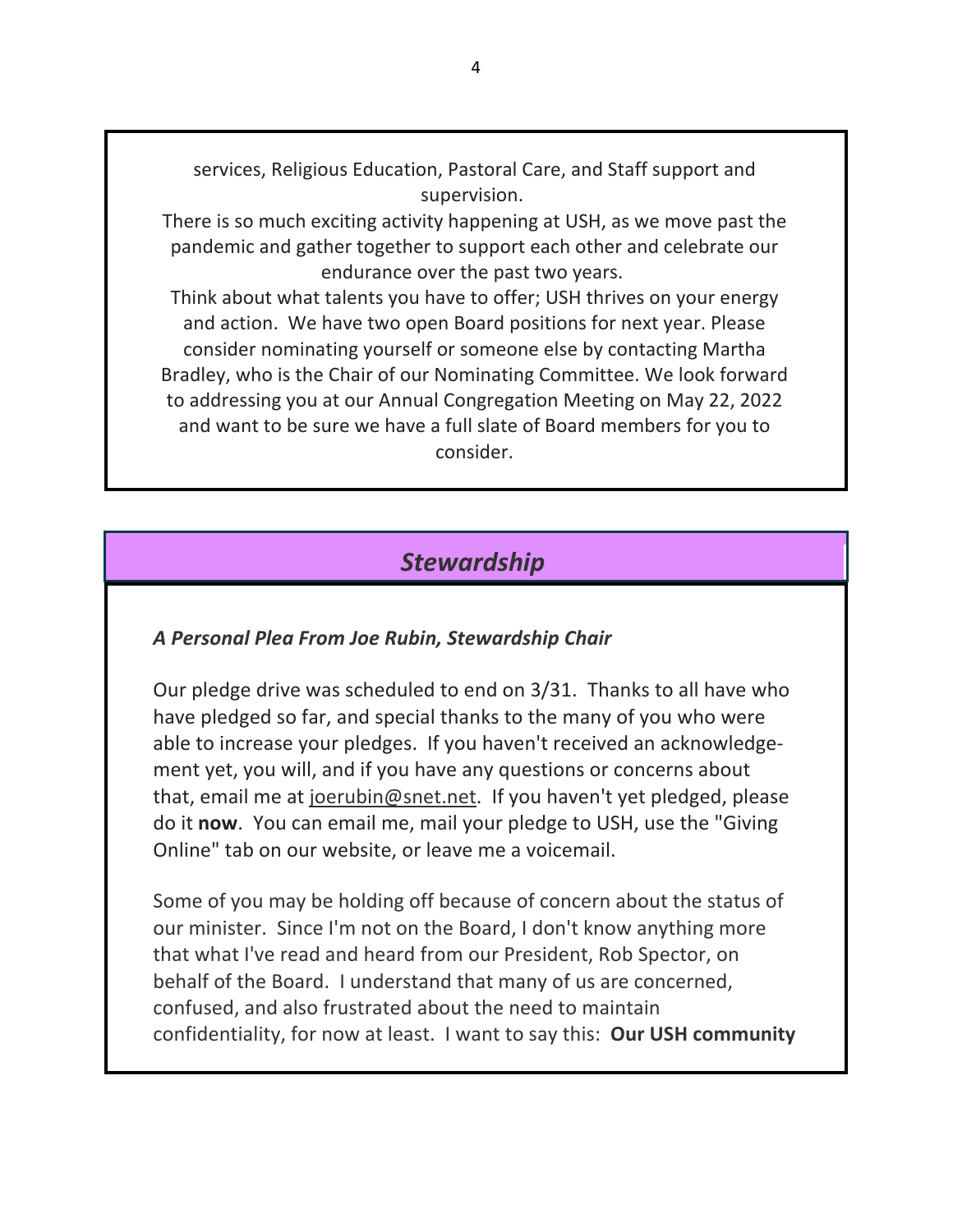**will come out fine, whatever happens. We've been through other challenges. We'll still be here for each other, and we'll still be a vibrant spiritual community.** While we all hope for a speedy and positive resolution, whatever that may be, to this issue, please don't wait to complete your pledge. We all need to stick together and support each other more than ever in times of challenge.

*And on a more personal note — I just retired and am about to leave on a 2 week road trip with Diane. I really don't want to spend it providing gentle nudges to folks to get your pledges in. So please, just do it today!*

*Thanks!*

#### \*\*\*\*\*\*\*\*\*\*\*\*\*\*\*\*\*\*\*\*\*\*\*

#### *HOW DO I PLEDGE?*

*It's easier than ever. The simplest way is to go to the new Stewardship button on our website (click on Give Online, then on USH Online Giving Portal), and make your pledge. Or you can fill out a pledge card and leave it in the collection basket. Or you may simply email or call Stewardship Chair Joe Rubin, JoeRubin@snet.net, or call Joe at 860-539-3586 to make your pledge by email or voicemail.*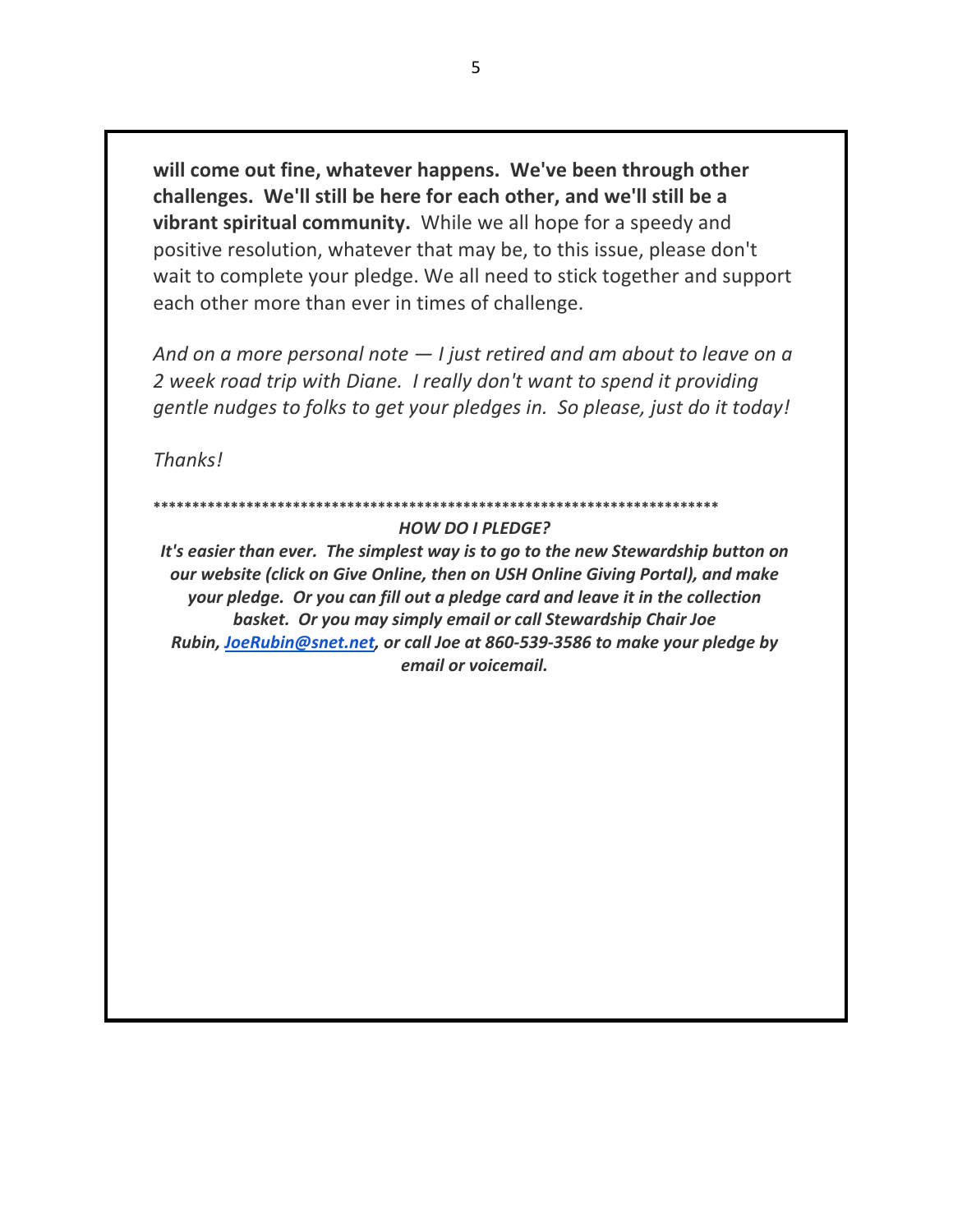#### *Religious Education*



*Easter Sunday at USH ~ and an Easter Egg Hunt!*

Rejoice with us, in the many traditions of spring... feel the warmth of each other's presence anew after so long in isolation from our friends, neighbors, and community. Our

intergenerational service will begin at 10:30 am, and an Easter Egg Hunt will occur following the service for all children and teens under the age of 19. If weather permits, the hunt will occur outdoors. If it is raining or there is too much mud, it will occur indoors. There will also be coffee hour refreshments — light snacks, cookies after the service. We'll also have a photoshoot area available to any families looking for the perfect spot to take Easter photos/ The photoshoot area will be open for an hour, both before and after the worship service.

Special thanks to our pulpit guest Rick Tsukada for preparing an uplifting and inspiring service for us all to enjoy. See you here! (And maybe you'll see the Easter Bunny here, too!).

#### *USH Community & Business*



## *"Love is our Spirit... and Service is our Law"*

Ever notice how much more connected you feel to a group, or organization, when you volunteer to help with a project or committee or even (gasp!) *a board*?? Here are a few ways you might consider, in becoming more closely involved with USH and the many inner workings that help us remain engaged with one another and with the

larger community. Spring is here, and along with her annual promise of hope and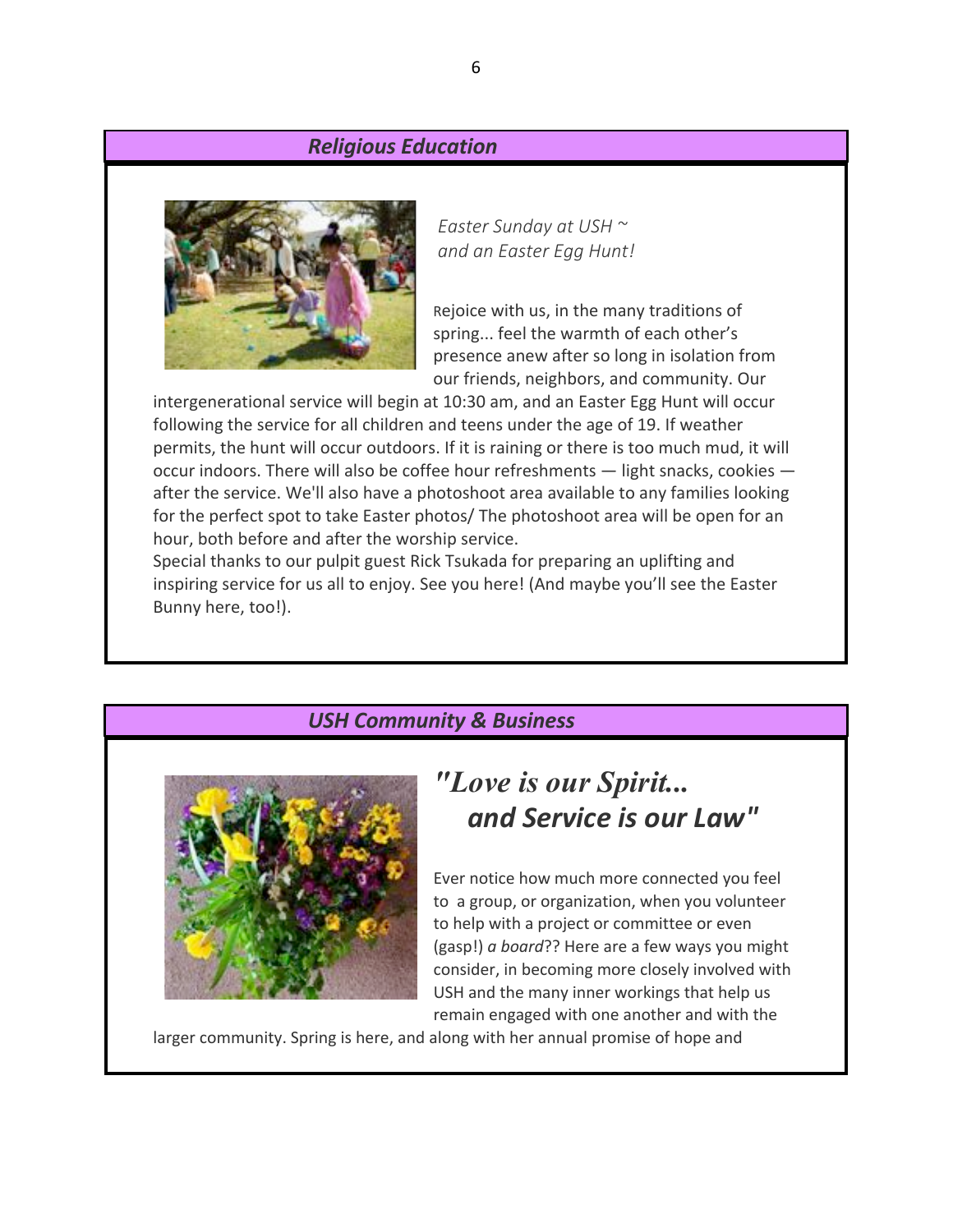renewal comes an invitation to reflect on how you might more closely and richly involved in our Meeting House.

In coming weeks, we will highlight a number of opportunities for you to ponder, along with people to ask if you'd like more information. Right now, though, here are a few imminent possibilities ...

**1. Building & Grounds' Spring Work Day** — Saturday April 23 — come in the morning to dig, plant, spiff up, clean up! Bring gardening tools if you have them. There;s a light breakfast at 8:00, and work starts at 9:00. If you can't stay for the full four hours, even an hour or two is appreciated. Let Annie Witzler or David Newton know you're coming, so they can plan.

**2. Religious Education Support Team —** RE is back, and would love *your* help in helping plan and carry out activities for kids and sometimes even grown-ups! Annie Witzler can give you more information... please ask her how you might get involved.

**3. USH Board of Directors —** we have a couple of openings on the 2022/23 board. Our Board has, according to our Constitution, fiscal responsibility for the Society, and for setting policy and making or delegating decisions necessary in day-to-day operations. Monthly Board meetings are open for any interested congregant to attend. Board members are elected by the congregation at the annual general meeting, scheduled on May 15 this year. The slate of officers up for election must be posted for the congregation at least 25 days before that meeting. Candidates must be members of USH and over 18. If you might be interested in (or if you would like to recommend another member for) board service... or as a possible participant in another governance-related committee... please contact Martha Bradley, Chair of the Nominating Committee, at marthabradley49@yahoo.com as soon as possible.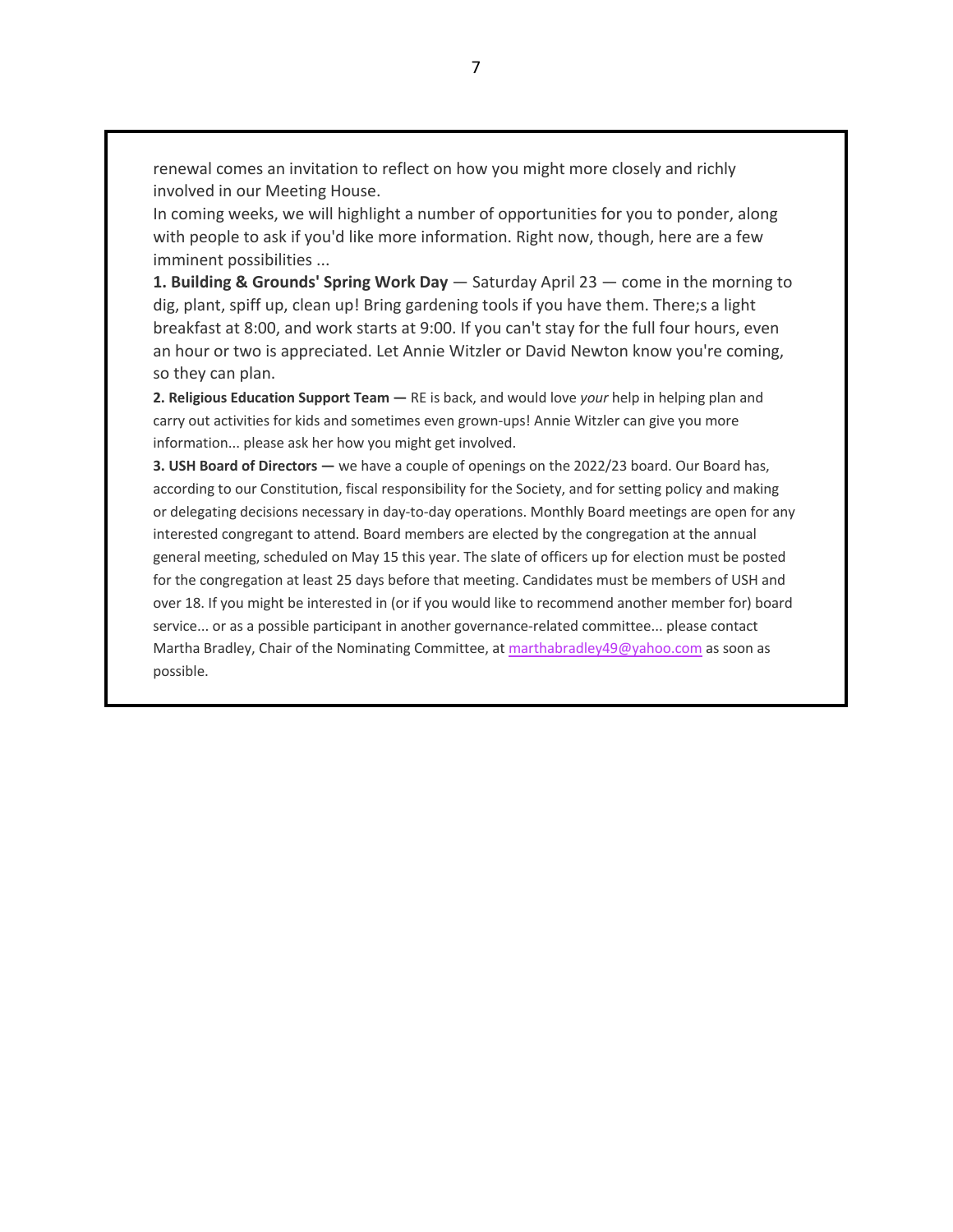

**USH Calendar of Events for April 2022 can be viewed HERE.**

**Please contact Buffie with any questions or concerns.**

## *Meeting House Presents*

## Meeting House Presents

### Save the Dates!

Meeting House Presents three top-notch shows this spring; two are part of our Friday night season, and the Saturday show is an exciting addition beyond our regular season!

#### *NEXT UP :*

**Mad Agnes Friday, Apr. 22, 2022** Back from a ten-year lunch break, Mad Agnes has reunited to bring you the intricate harmonies and compelling songwriting that have always been their signature. **Margo Hennebach**, **Adrienne Jones** and **Mark Saunders** have been singing and playing together since there were dinosaurs, performing across the U.S. and overseas. While dodging labels and mixing styles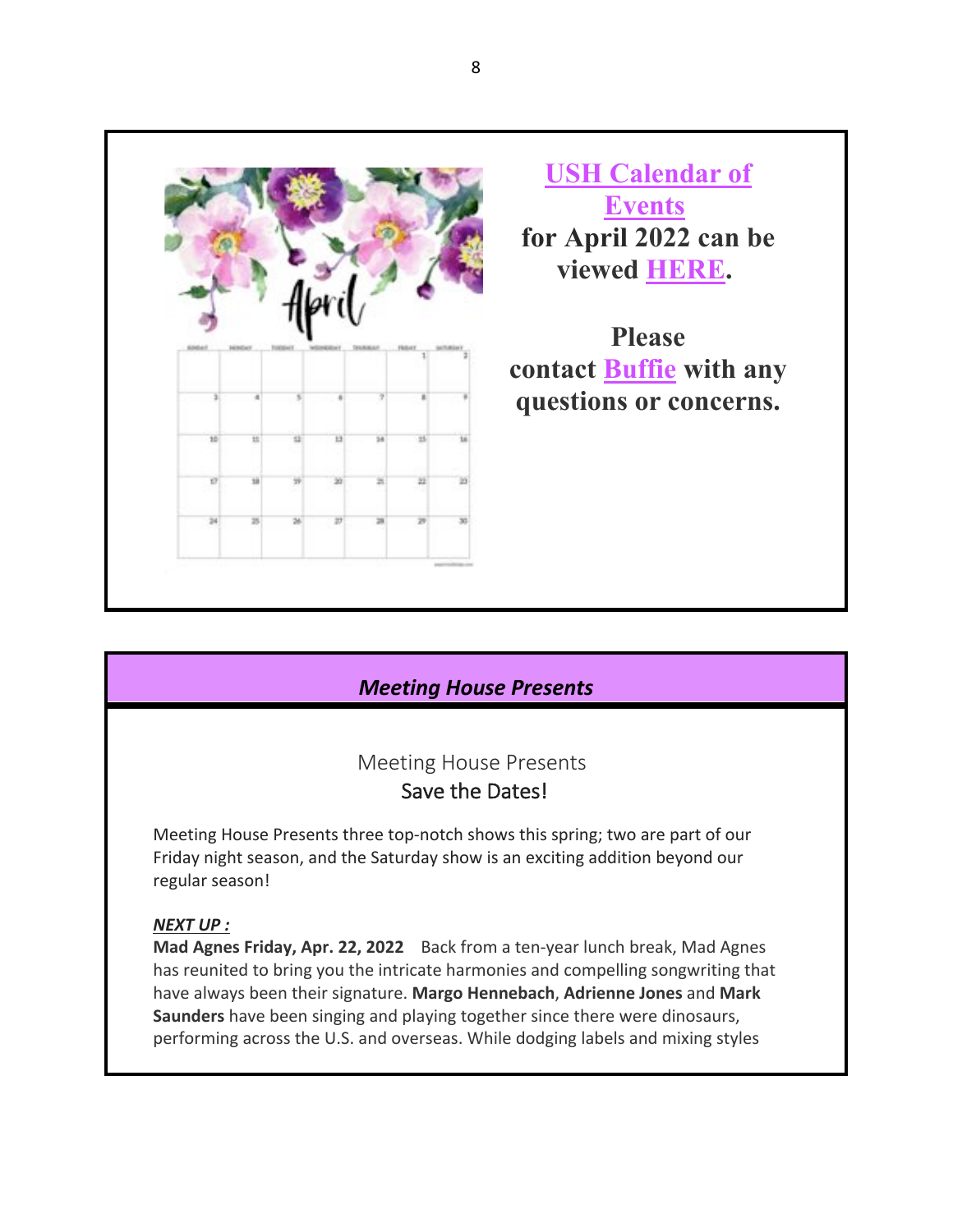(Folk, classical, or Celtic? Soaring vocals, incisive lyrics or giggly repartee?), the genre-bending trio has won hearts on two continents, and individually and collectively have amassed a body of work which comprises **13 CDs** and a **concert DVD**. \$20 general admission and \$14 for students with ID. tickets: https://madagnes.bpt.me

#### *COMING SOON:*

**Seán Heely and Beth Patterson Friday, May 13 , 2022** Experience the magic music of Scotland and Ireland with Seán Heely and Beth Patterson. U.S National Scottish Fiddle champion Seán Heely and bouzouki player Beth Patterson perform fiery dance tunes and ancient, soaring melodies from Scotland and Ireland. \$20 general admission and \$14 for students with ID.

tickets: https://seanheelyduo.bpt.me

#### *SPECIAL SATURDAY EVENT:*

**Susan Werner** concert **Saturday, April 30, 2022:** Celebrated performing songwriter Susan Werner has made a name for herself coast to coast. From her 1995 major label folk/rock debut *Last of the Good Straight Girls* to her 2007 collection of agnostic gospel hymns *The Gospel Truth* to her 2017 travelogue *An American In Havana*, Werner writes ambitious concept albums with subject matter and sounds to match. This special Meeting House Presents Saturday concert was a late booking. Season ticket holders get a \$5 discount. Ticket price \$25, \$20 for season ticket holders.

tickets: https://susanwerner.bpt.me

#### **http://www.ushartford.com/nourishing-spirit/music/meetinghousepresents/**

\$20 general admission and \$14 for students with ID (This special MHP Saturday concert isn't included with season tickets, but season ticket holders get a \$5 discount. Ticket price \$25)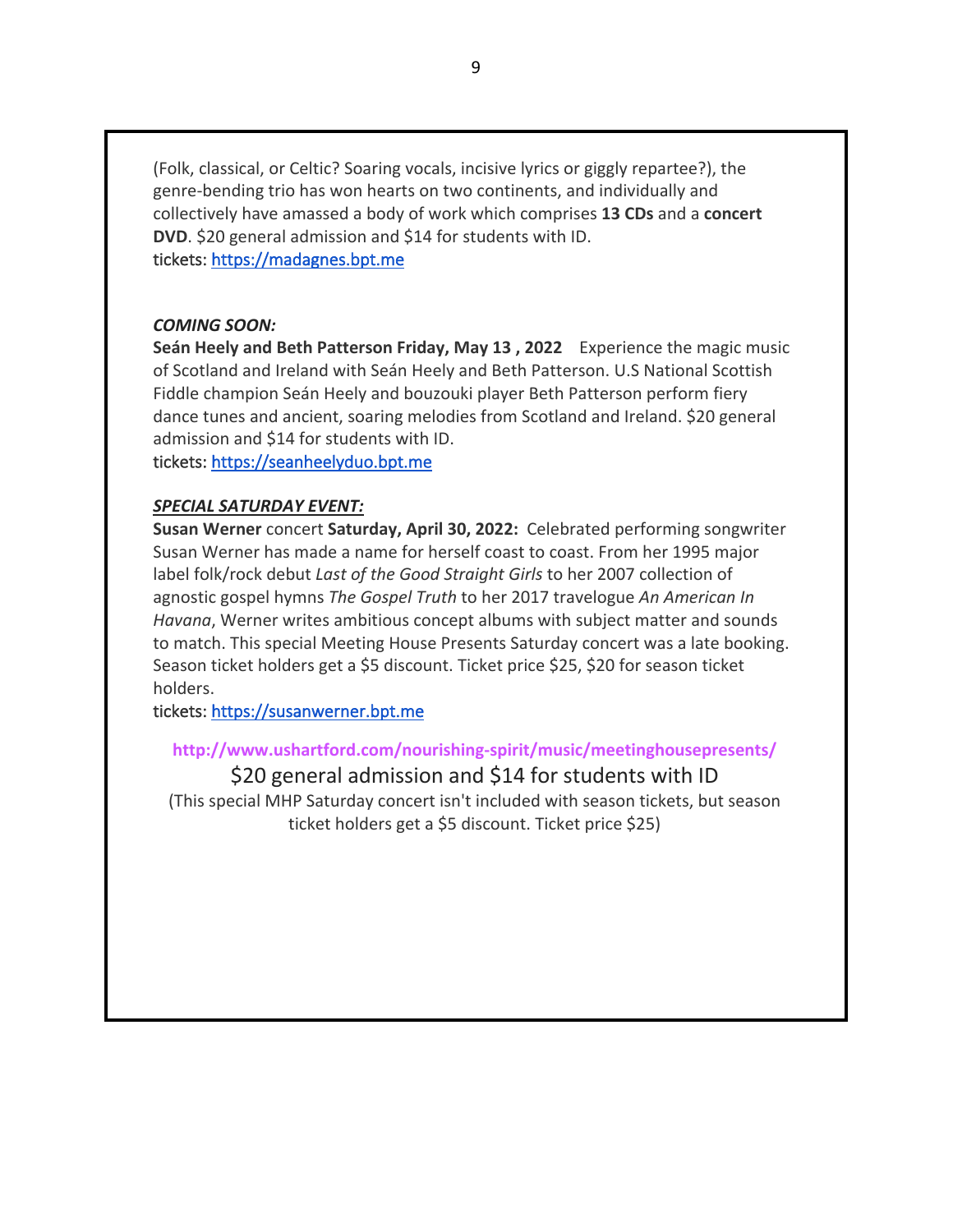### *Programs for Adults and Families*



*April Lunch Bunch —*

*Join Us For Lunch!*

Come join us on Tuesday, April 19 at 12 Noon. Fred Louis will speak. If you plan to attend, please let Janice Newton know by noon on Thursday, April 14. Please call her (860-212-6923); leave a message if there's no answer. You may also send email tot janicecnewton@gmail.com.

The Lunch Bunch meets monthly at Concetta's Italian Restaurant, 22 Mountain Ave., Bloomfield. You can order off the menu. Separate checks are provided. There is convenient parking. We meet on the third Tuesday of the month; for the remainder of this program year, meetings are scheduled 5/17/22 and 6//21/22. We are looking for speakers. If you're interested, or know someone who would be interested, in speaking to the group, please contact Janice. Reservations are necessary! Hope to see you on the 19th!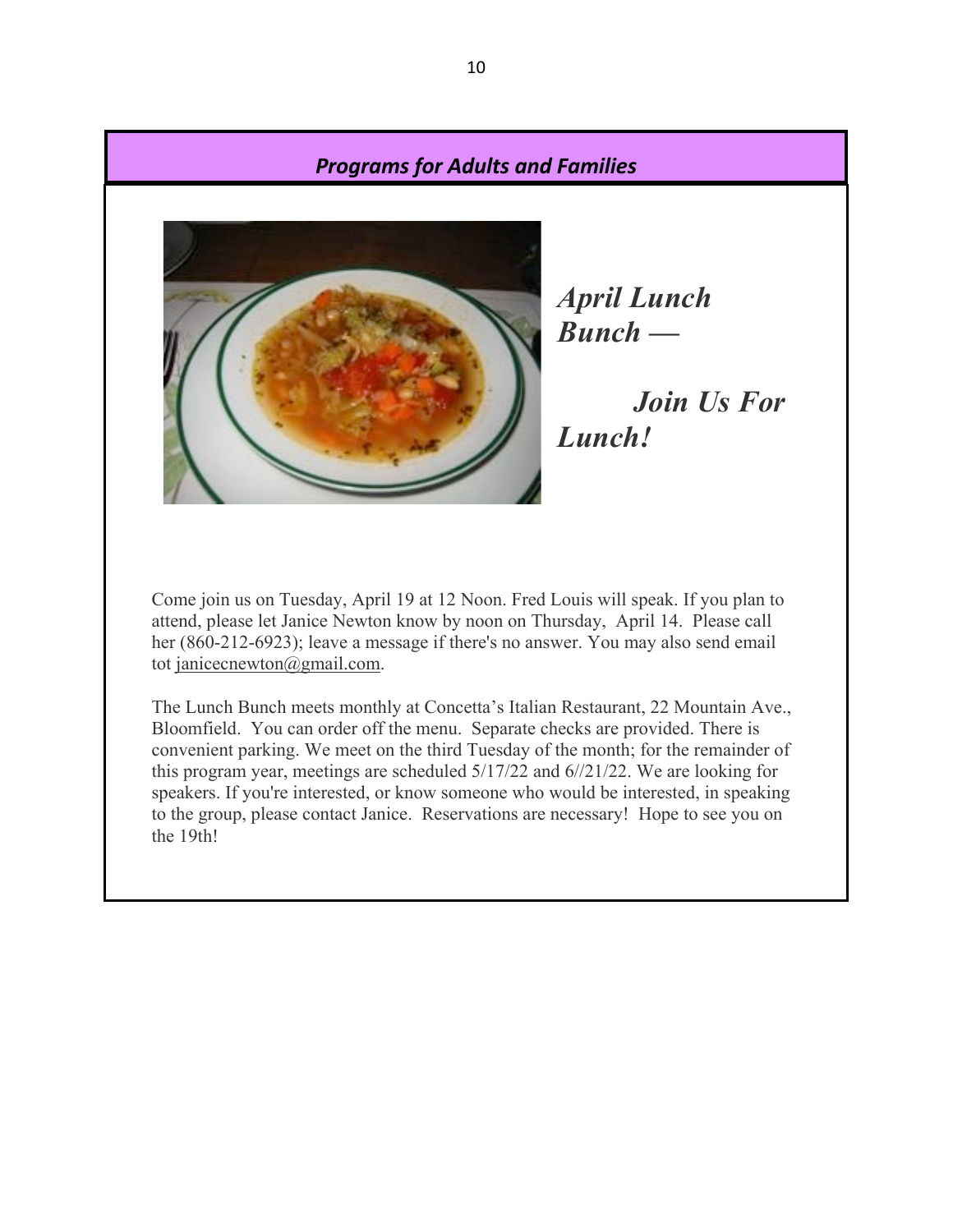

*SpiritLife Conversations* is a series of facilitated zoom conversations on spiritual topics offered on fourth Saturday mornings through April, 9 –10:30 AM. The topic for April 23 will be Mirabai Starr *Wild Mercy* focusing on women mystics, facilitated by Dave Gonci. Please go to uuspiritlife.org for

the zoom link; click the program title to access an article to read prior to this session. *SpiritLife Conversations* is open to members of the three Hartford area UU churches on a drop-in basis – you don't need to register or commit to the whole series. Questions can be directed to Judy Robbins at judyrobb2@gmail.com.



**Meeting House Sing-Along Saturday, April 9, 2022 We are still Singing!**

**Contact: Fred Louis ( FlLouis@yahoo.com) or Ed Savage 860-966-8155 (mobile) (EdSavage03@yahoo.com)**

**Join us at the next Meeting House Sing-Along: Fred Louis and Ed Savage offer an opportunity to CT Singing families, singers, song-writers, and audience members to join in song on the second Saturday of each month from 2 to 5 PM.**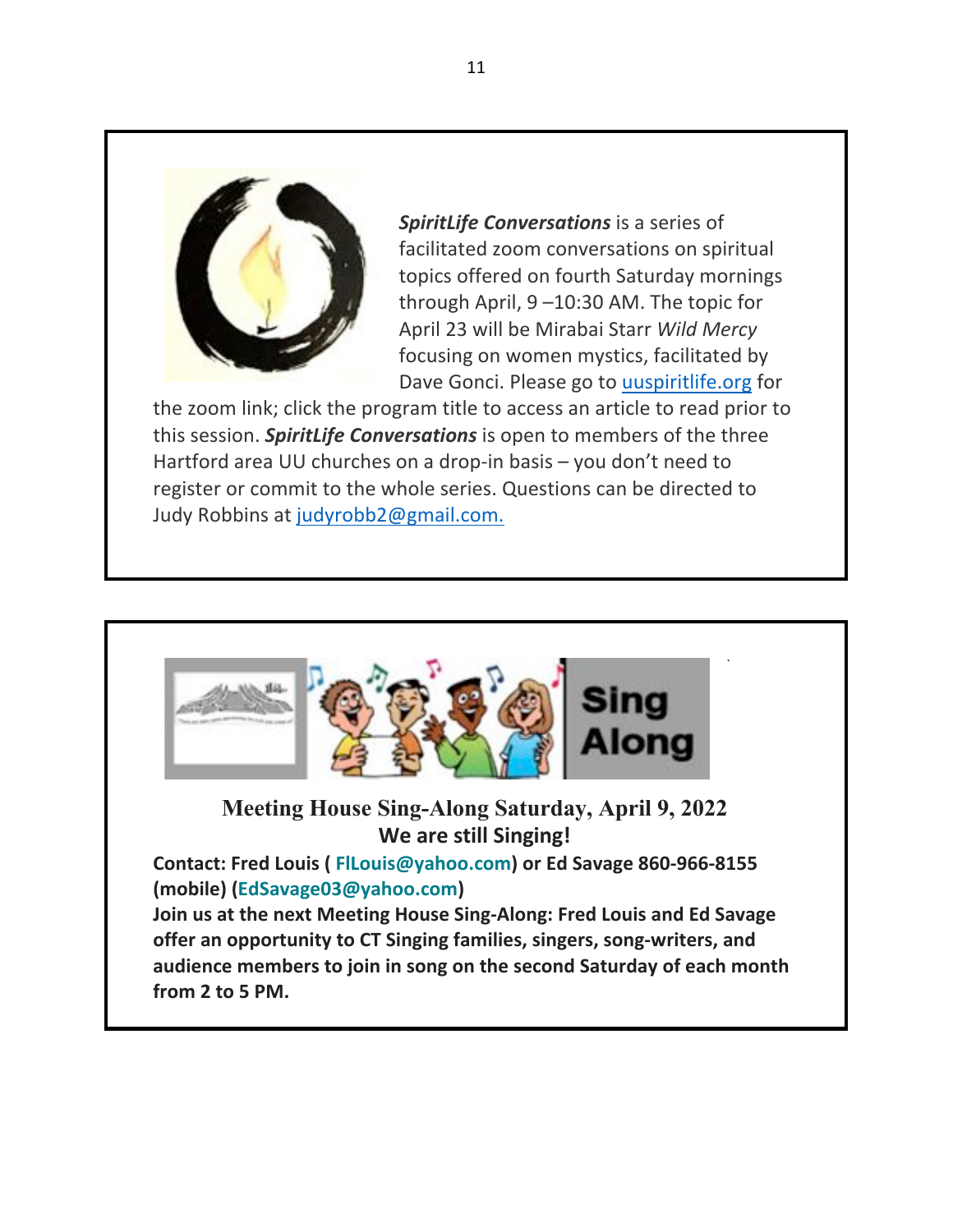### **More Meetings and Programs**

**The USH Book Club: Meets monthly, on the 2nd Thursday, 2:30 – 4:30 pm, via Zoom. All adults in the USH community are welcome. Please contact Ginny Allen at fiddlenurse1@gmail.com if you'd like more information or if you want to join. An email with Zoom link will be sent a day or two before the meeting. Book Selections 2022**

Apr 14 – *First Friends: The Powerful Unsung (and Unelected) People Who Shaped Our Presidents* – Gary Ginsberg May 12 – *The Extended Mind: Thinking Outside Your Brain* – Anne Murphy Paul June 9 – *The Hellfire Club* – Jay Tapper July 14 – *Hamnet* – Maggie O'Farrell Aug 11 – *The Vanishing Half* – Brit Bennett

## **20's/30's Group: If you would like to join, please email Tara Cote at tcote11@gmail.com.**

### **Disability Support Group:**

This group meets on line the first Saturday of each month at 10 a..m. The zoom link is sent a few days prior to the meeting. In this group participants discuss the challenges of physical disability (chronic illness, chronic pain, impaired senses, impaired mobility) and emotional pain (loss, mental illness) and the stresses of caretaking a loved one. What is said in the group stays in the group. Email **Gloria Bent** for more information at **bentgloria@gmail.com or call at 860-904-7768.**

## *Caring Network*

**From the USH Caring Network:** Please inform the Caring Network of needs, or volunteer your services. If you know of any member or friend experiencing some difficulty, please contact **Janice Newton** at **janicecnewton@gmail.com** or any member of the Caring Network so we can provide some assistance. A wide range of community services is also available to those in need by calling the Community Info Line at 211.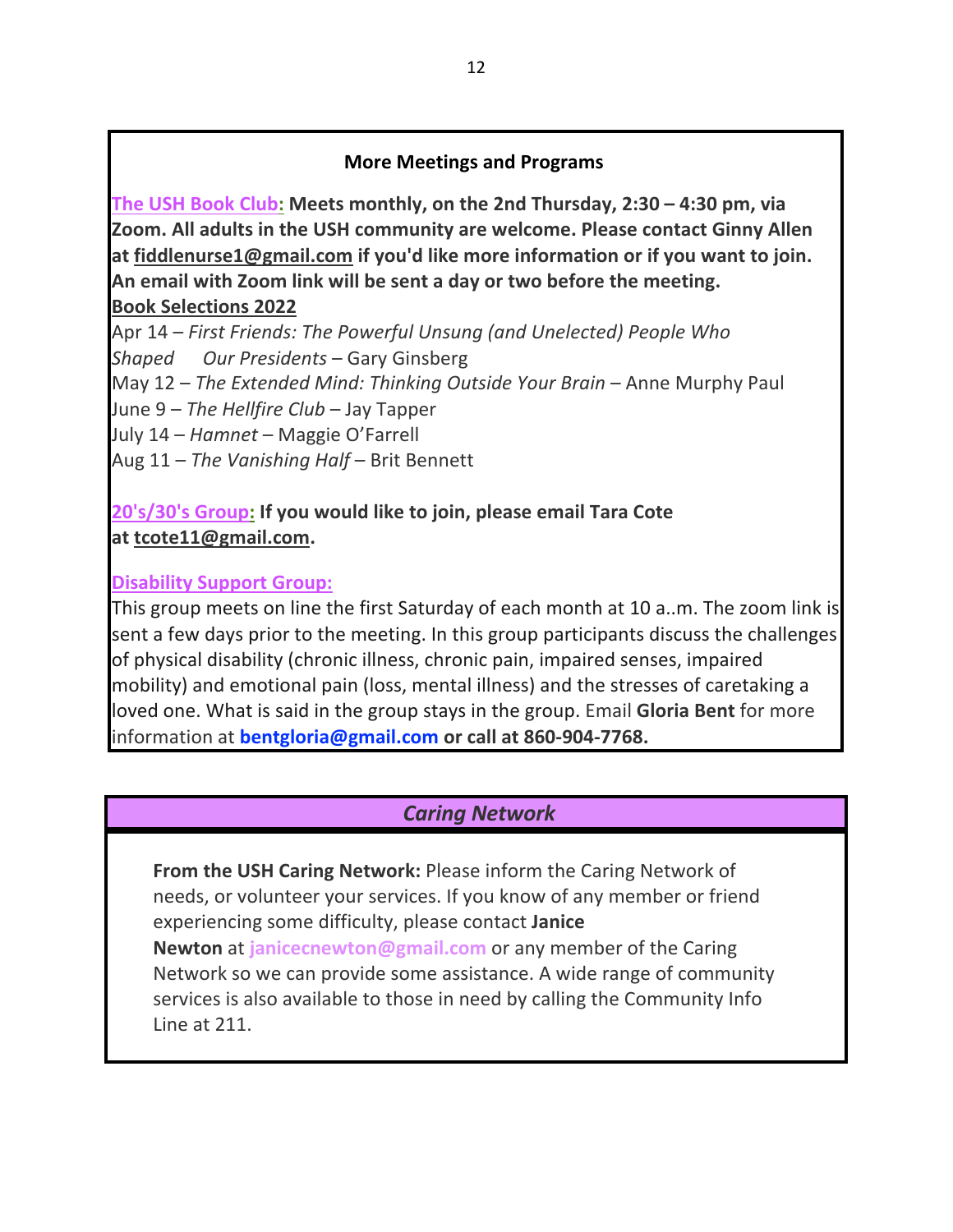#### **Your 2021-2022 USH Board of Directors**

**Rob Spector: President Eve Pech: President-Elect Bob Hewey: Treasurer Sarah Harmon McKenzie: Secretary Peter Meny: Spiritual Life Council Chair Jon Covault: Administration Council Chair Dana Donovan: Social Justice Council Chair Tina Davies: Community Within Council Chair Rev. Terry Cummings, Interim Minister (ex-officio)**

## **The next board meeting is Tuesday, April 12, 6:30 p.m. via ZOOM.**

The latest financial reports for **FY Nov-Dec 2021** have been posted, click **HERE** to view.

The Board Meeting minutes for **January 2022 h**ave been posted. To view the USH Directory, Reports, meeting minutes and other church business information online, click **HERE**. Contact Buffie Pinney at hartforduusociety@gmail.com for the username and password.

**Missed Last Week's Enews? Click Below: http://www.ushartford.org/nourishing-spirit/newsletters/ See Articles and News for USH and the Surrounding Area you may have missed or find a link to the USH Facebook Page HERE.**

**Please consult our Online Calendar regularly for all upcoming events coordinated by the Unitarian Society of Hartford: www.ushartford.org/events/ To submit a Calendar Request (also for an online USH Zoom Room gathering) click HERE.**

**E-News Contributors please take note: The deadline for USH E-News submissions is** *Tuesday at 12 Noon***. Please include the dates that your submission should be included in the 'Subject' field.**

#### **USH Staff:**

**http://www.ushartford.org/staff-members/**

Rev. Terry Cummings, Interim Minister **revterryush@gmail.com** | 860-233-9897 ext. 103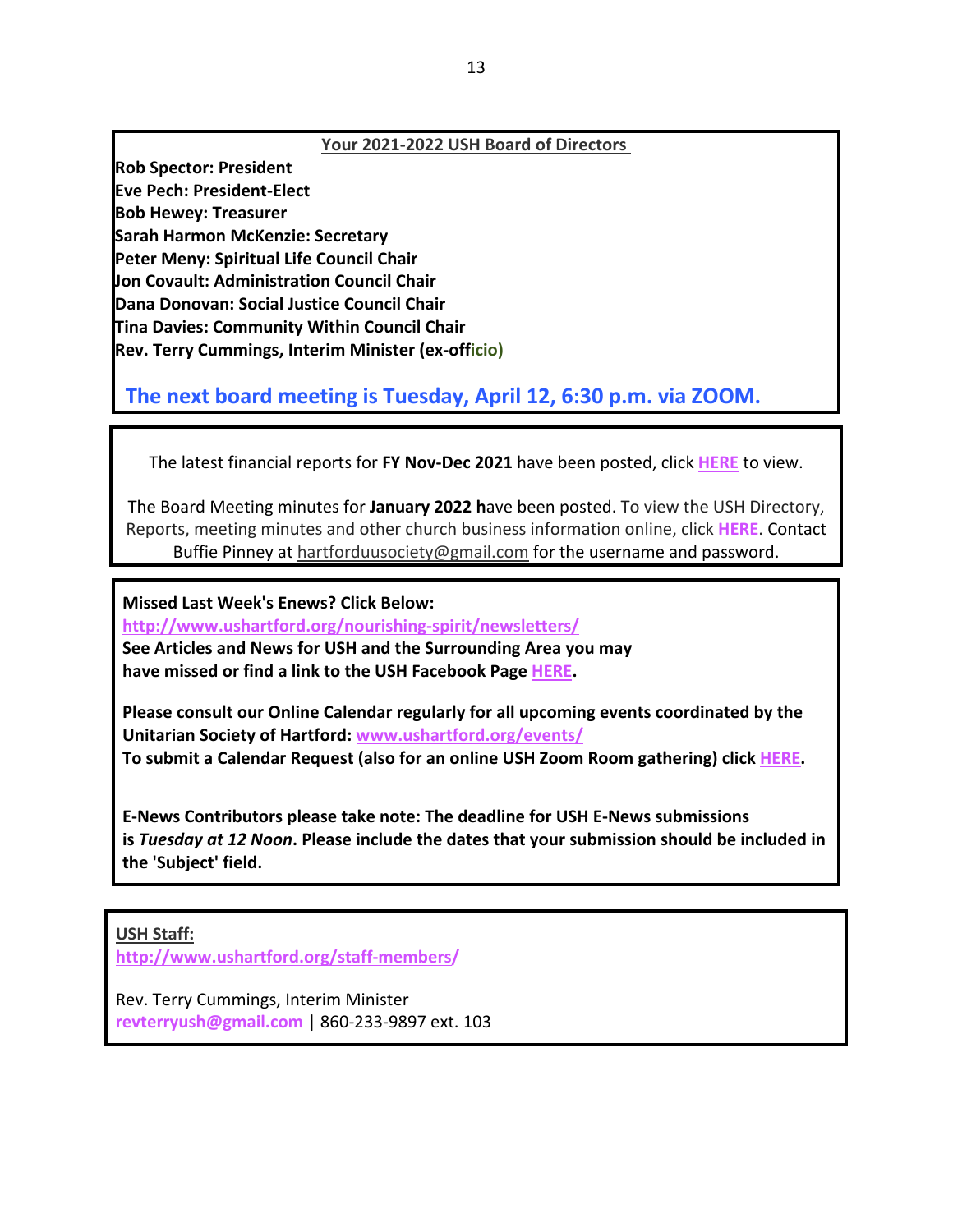Sam Moffett, Director of Music Ministries **smoffettuu@gmail.com** | 860-233-9897 ext. 108

Annie Witzler, Acting Coordinator of Religious Education **re4ush@gmail.com** | 860-233-9897 ext. 104

Bob Hewey, acting Bookkeeper - Office or Phone by Appointment **boltonbob@aol.com** 860-233-9897 ext. 102

Buffie Pinney, Office Administrator & Building Rentals **hartforduusociety@gmail.com** | 860-233-9897 ext. 100

## *News from Buffie's Desk*



Please contact our Office Administrator, **Buffie Pinney**, with any administrative questions or concerns. Buffie is working Sunday through Thursday from 9am-2pm. Please email at her at **hartforduusociety@gmail.com**. **Buffie is** *always* **happy to hear from you!**



**Sunday Welcome Volunteers See Sign Up Genius Link HERE. Please contact Buffie at hartforduusociety@gmail.com for any assistance or additional questions.**